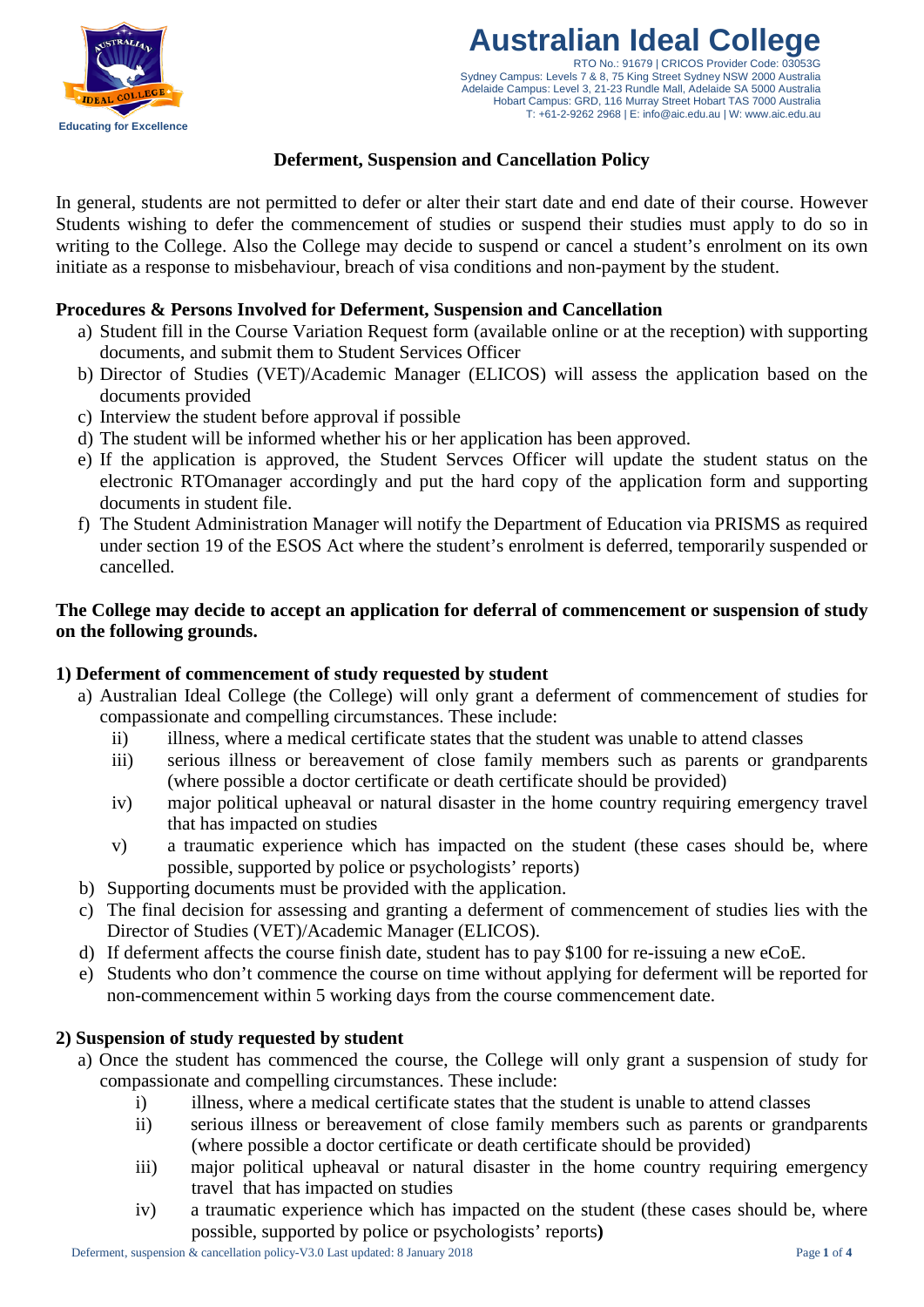- b) The period of suspension will not be included in attendance calculations.
- c) Periods of suspension of longer than six months will result in the cancellation of the student's visa and will, therefore, require the student to apply for their visa to be reinstated.
- d) Students who suspend their studies for more than 28 days are required by DHA to return to their home country unless special circumstances exist (e.g. the student is medically unfit to travel).
- e) The final decision for assessing and granting a suspension of studies lies with the Director of Studies.
- f) If suspension affects the student's course finish date, student has to pay \$100 for re-issuing a new eCoE.
- g) If students have taken unauthorised leave, they will be recorded as absent and reported to DHA if their attendance falls below the student visa requirements

### **3) Assessing requests for deferment or suspension of studies**

- a) Applications will be assessed on merit by the Director of Studies (VET)/Academic Manager (ELICOS (Course Variations).
- b) All applications for deferment or suspension will be considered within 5 working days.
- c) The maxmum period of deferment can be granted is one semester (six months).

## **The College may decide to suspend or cancel a student's enrolment at its own initiate on the following grounds.**

### **4) Exclusion from class**

- a) The College may exclude a student from class studies on the grounds of misbehaviour by the student. Exclusion will occur as the result of any behaviour identified as resulting in exclusion in the College's Student Code of Conduct.
- b) Excluded students must abide by the conditions of their exclusion from studies which will depend on the welfare and accommodation arrangements in place for each student and which will be determined by the Director of Studies.
- c) Where the student is provided with homework or other studies for the period of the exclusion, the student must continue to meet the academic requirements of the course.
- d) Continued exclusions from class will be recorded on PRISMS.
- e) Periods of exclusion from class will not be included in attendance calculations as per the College's Course Progress and Attendance Policy.
- f) Students who have been suspended have 20 working days in which to appeal this suspension, during which time their enrolment will be maintained.

## **5) College initiated suspension of studies**

- a) The College may initiate a suspension of studies for a student on the grounds of misbehaviour by the student. Suspension will occur as the result of any behaviour identified as resulting in suspension in the College's Behaviour Policy/Code of Conduct.
- b) Suspended students must abide by the conditions of their suspension from studies which will depend on the welfare and accommodation arrangements in place for each student and which will be determined by the Director of Studies (VET)/Academic Manager (ELICOS).
- c) Students who have been suspended for more than 28 days are required by DHA to return to their home country unless special circumstances exist (e.g. the student is medically unfit to travel).
- d) If special circumstances exist, the student must abide by the conditions of his or her suspension which will depend on the welfare and accommodation arrangements in place for each student and which will be determined by the Director of Studies (VET)/Academic Manager (ELICOS).
- e) Suspensions will be recorded on PRISMS.
- f) The period of suspension will not be included in attendance calculations.
- g) Periods of suspension of longer than six months will result in the cancellation of the student's visa and will, therefore, require the student to apply for their visa to be reinstated.
- h) Students who have been suspended have 20 working days in which to appeal this suspension, during which time their enrolment will be maintained.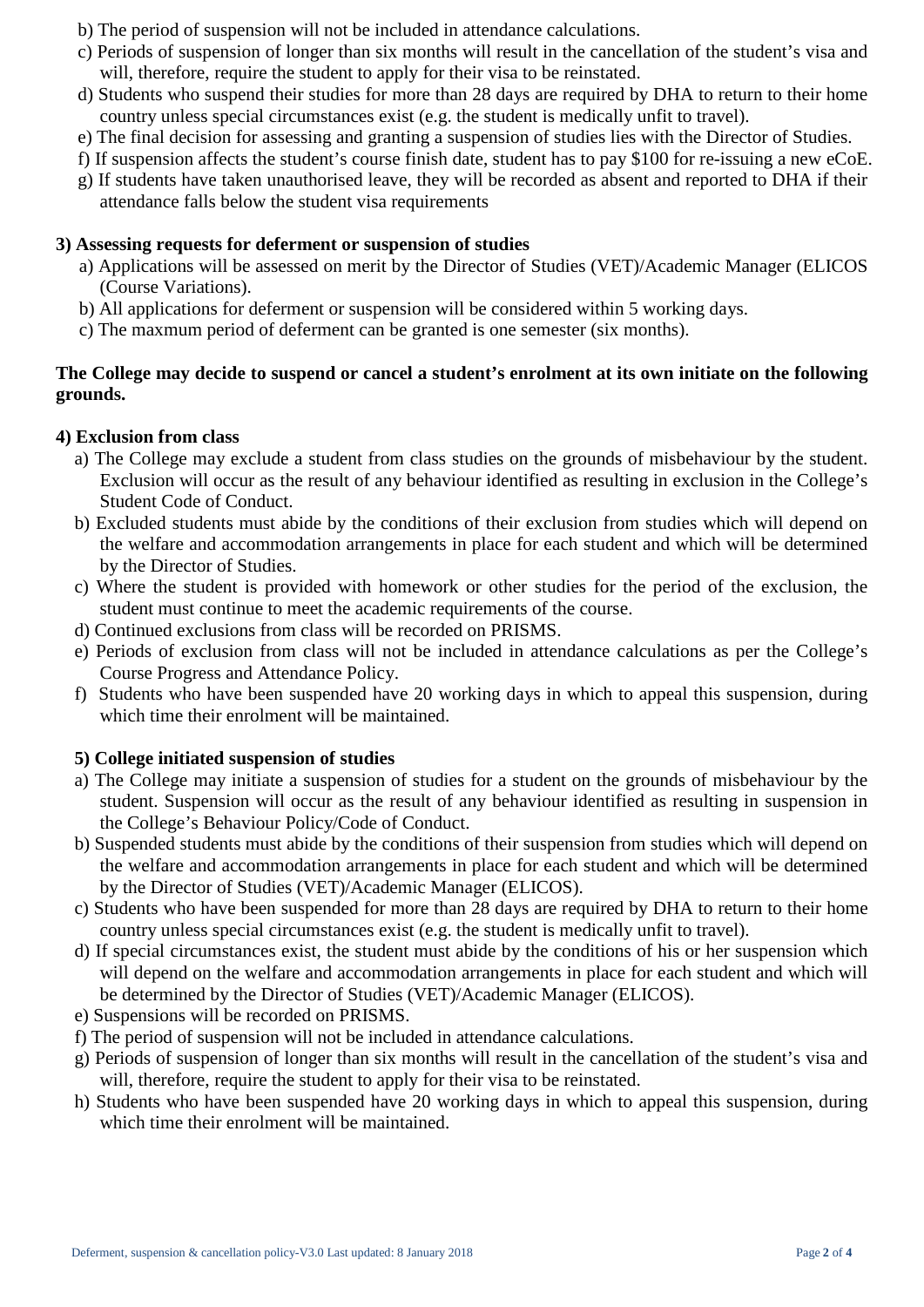### **6) Cancellation of enrolment**

a) The College will cancel the enrolment of a student under the following conditions;

I. Failure to pay course fees

- II. Failure to maintain approved welfare and accommodation arrangements (visa condition 8532)
- III. Any behaviour identified as resulting in cancellation in the College's Student Code of Conduct.
- IV. Any behaviour that leads the college to believe that it is not in the best interests of the student's welfare to continue studying, for example (but not limited to):
	- i) the student is missing
	- ii) the student has medical concerns or severe depression or psychological issues which lead the school to fear for the student's wellbeing
	- iii) the student has engaged in, or threatened to engage in, behaviour that is reasonably believed to endanger the student or others
	- iv) where the college has reason to believe that the student is not a bona fide student
- b) The College is required to report to the Department of Education and DHA if students fail to maintain satisfactory course progress and failure to maintain satisfactory attendance.

### **7) Abandonment of studies (non-resumption of studies)**

- a) A student is deemed to have abandoned their studies if the student:
	- i) does not return to study within 10 days of the course resumption date after a scheduled course break (for example, the term start date), and,
	- ii) does not inform the College of any delay in returning to studies.
- b) Students deemed to have abandoned their studies will have their enrolment cancelled (see above: Cancellation of enrolment) for the reason of "ceased study".
- c) Students who return to study after cancellation of enrolment, will need to reapply for their course and pay applicable fees.

### **8) Non-commencement of studies (student default)**

- i) A student is considered to have not commenced their studies if they do not collect their class allocation (timetable) within 2 weeks of the agreed starting date.
- ii) Students will be sent an email to advise them that they are at risk of defaulting on their course.
- iii) Students who have not commenced study by the 5th working day after the agreed starting date will have a default recorded on their CoE on PRISMS.
- iv) If a student does not commence studies or arrange for an alternate start date by midday Friday of the second week of classes after the agreed starting date, a course variation will be processed indicating that the student has not commenced studies and their CoE will be cancelled.
- v) If the student commences study before midday Friday of the second week of classes the default will be cancelled.

## **9) Complaints and Appeals**

- a) Exclusion from class is subject to the College's Complaints and Appeals Policy which is available on our website [www.aic.edu.au.](http://www.aic.edu.au/)
- b) College initiated suspension, where the suspension is to be recorded in PRISMS, and cancellation are subject to the College's Complaints and Appeals Policy.
- c) For the duration of the appeals process, the student is required to maintain his/her enrolment and attendance at all classes as normal. The Director of Studies (VET)/Academic Manager (ELICOS) will determine if participation in studies will be in class or under a supervised arrangement outside of classes.
- d) The College will inform the student of its intention to suspend or cancel the student's enrolment where the suspension or cancellation is not initiated by the student and notify the student that she or he has 20 working days to access the College's complaints and appeals process. If the student accesses the College's complaints and appeals process, the student will not be reported via PRISMS until the internal process is finalised, unless extenuating circumstances relating to the welfare of the student apply.
- e) Extenuating circumstances include;
	- i) the student refuses to maintain approved welfare and accommodation arrangements (for students under 18 years of age)
	- ii) the student is missing